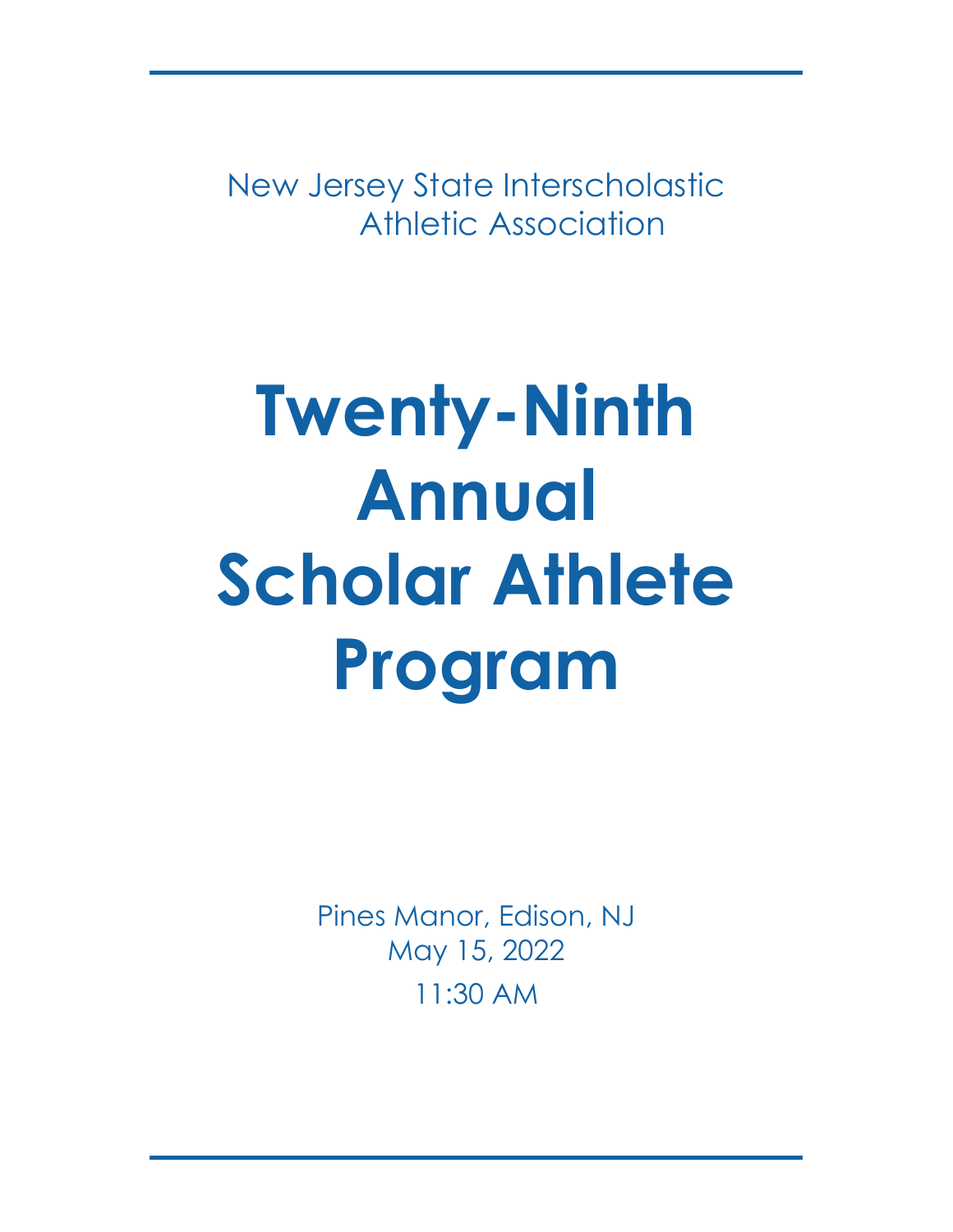

### **Welcome**

Colleen E. Maguire, NJSIAA Executive Director

જી

### **Invocation**

Sister Percylee Hart, Principal, Union Catholic High School

ले

### **Presentation of Awards & Scholarships**

NJSIAA staff will give out awards/scholarships in the following order:

Group 1 Scholarships Group 2 Scholarships Group 3 Scholarships Group 4 Scholarships Group 5 Scholarships Group 6 Scholarships

ले

### **Random Drawing for \$1,000 Scholarship**

ले

**Closing** Colleen E. Maguire, NJSIAA Executive Director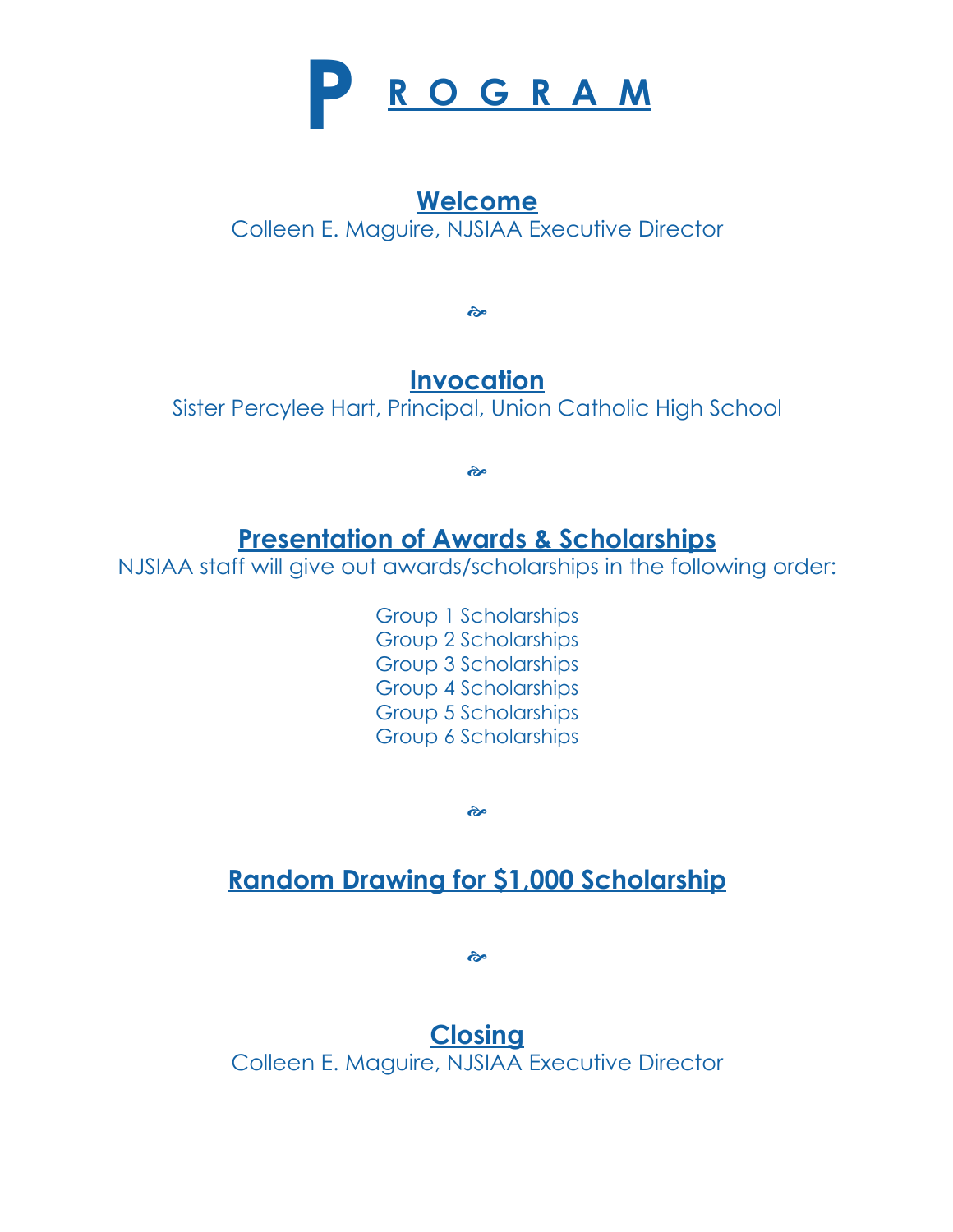In 2022, we are pleased to offer 370 continuing education scholarships, in the amount of \$185,000, as part of the Scholar Athlete Program. Student/athlete must be present to be eligible for their scholarship.

### **ORDER OF SCHOLARSHIPS**

### **GROUP 1**

### *68 Total Scholarships in the Amount of \$34,000*

- **American Dairy Association North East** Ten scholarships
- **Atlantic Health** Five scholarships in Sussex and Morris Counties
- **American Athletic Track & Turf** Two scholarships (1 male/1 female)
- **Big North Conference** One scholarship in the conference
- **Burlington County Scholastic League Two scholarships** in the conference
- **Colonial Conference** One scholarship in the conference
- **Colonial Valley Conference** One scholarship in the conference **DAANJ - The Robert Kanaby Scholarship -** One scholarship
- **Essex County Athletic Directors Association** One scholarship in Essex County
- **Super Essex Conference** One scholarship in the conference
- **Greater Middlesex Conference One scholarship in the** conference
- **Green and White Association One scholarship in Monmouth County**
- **History of New Jersey Wrestling Two scholarships (1 male/1)** female wrestler)
- **Hudson County Interscholastic Athletic League** One scholarship in the conference
- **IAABO** One scholarship
- **Metropolitan Golf Association Foundation** Two scholarships
- **Morris County Interscholastic Ice Hockey League** One scholarship in Morris County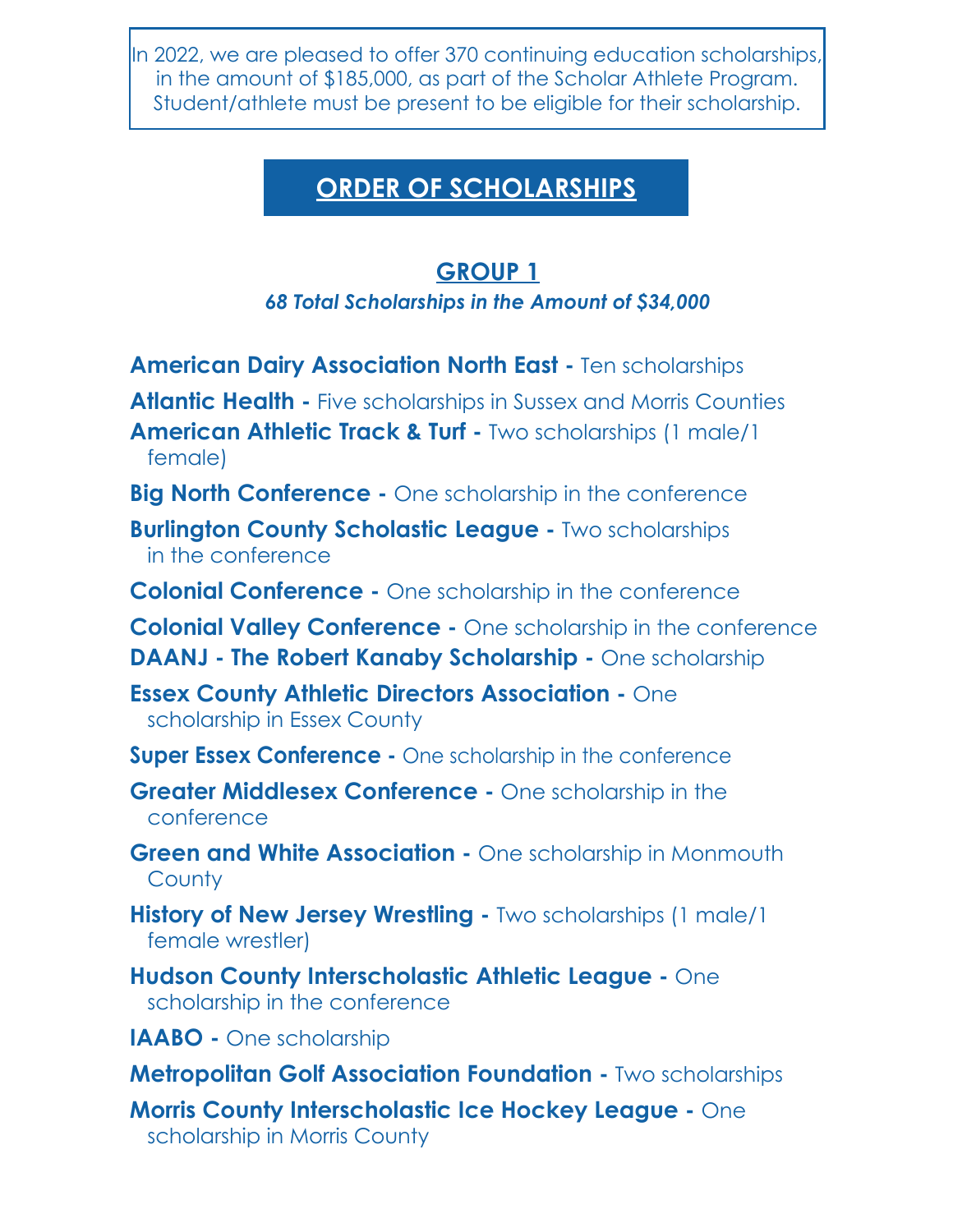- **Morris County Secondary School Athletic Directors Association** Four scholarships in Morris County
- **NJ Association of Former County Superintendents -** Two scholarships
- **NJ Basketball Coaches Association** Two scholarships (1 male/ 1 female basketball player)
- **NJ Football Coaches Association Two scholarships**
- **NJ Football Officials Association, North Chapter One** scholarship (football player in North Jersey)
- **New Jersey Interscholastic Lacrosse League** One scholarship
- **NJ Interscholastic Lacrosse Officials Association -** One scholarship (Lacrosse Player)
- **NJ Manufacturers Insurance** Three \$500 scholarships in Atlantic, Mercer and Morris Counties
- **NJ Minority Coaches Association One scholarship**
- **NJ State Golf Association Two scholarships**
- **NJ Wrestling Officials Association, Northeast Chapter One** scholarship
- **North Jersey Board of Approved Basketball Officials, Inc. -** One scholarship (Basketball player in Bergen, Passaic, Hudson, Essex, Union, Middlesex or Somerset)
- **North Jersey Interscholastic Conference -** One scholarship in the conference
- **North Jersey Super Football Conference** One scholarship in the conference
- **Northwest Jersey Athletic Conference** One scholarship in the conference
- **Passaic County Coaches Association One scholarship in** Passaic County
- **Shore Conference of High Schools One scholarship in the** conference
- **Skyland Conference of High Schools One scholarship in the** conference
- **The 21 Club Dr. Anthony Novembre Scholarship -** One scholarship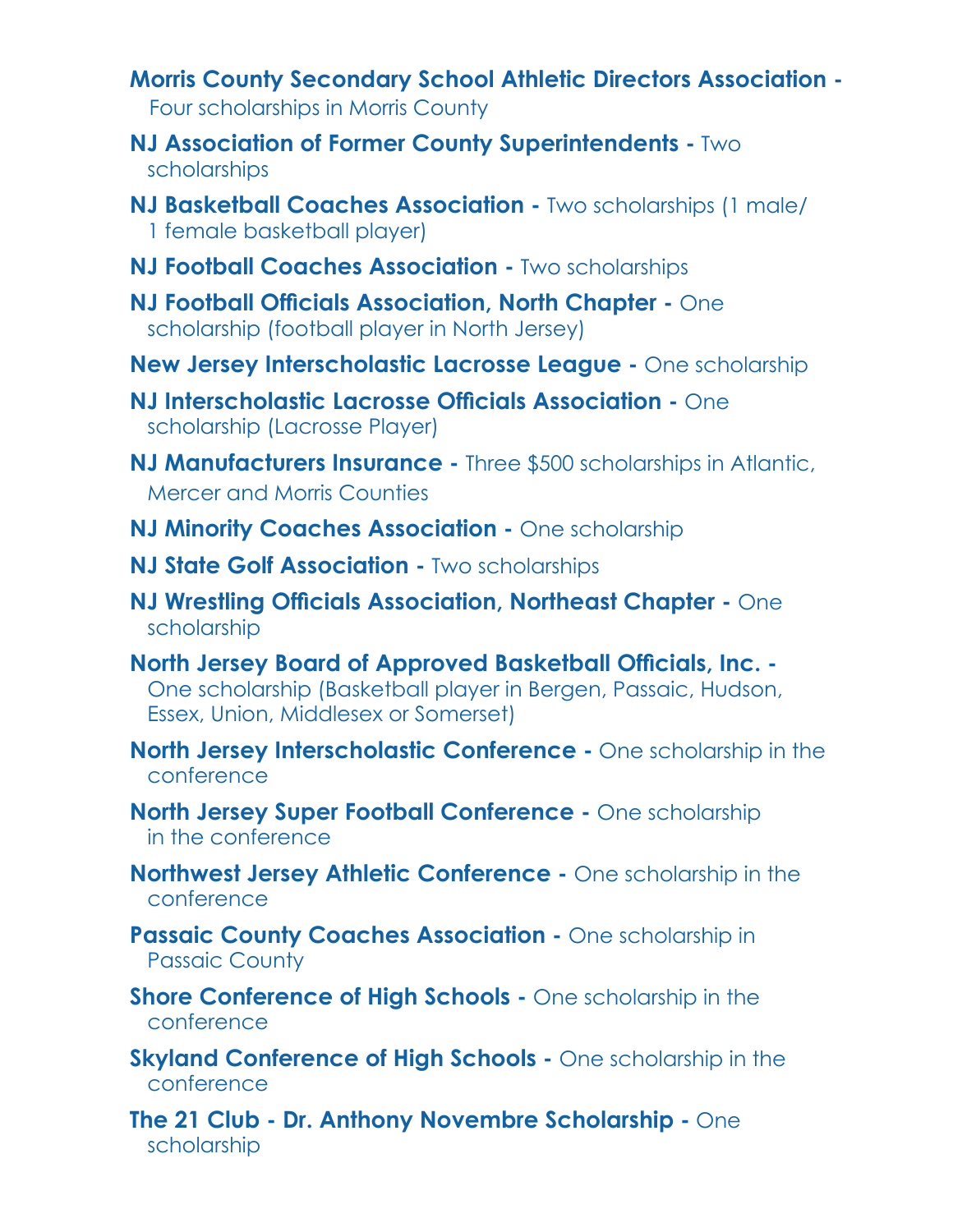**The Benedetto & Mario Maggio Memorial Scholarship -** One scholarship in Somerset County

**Tri County Conference -** One scholarship in the conference

**Union County Conference - Two scholarships in the conference** (1 male/1 female)

**Vertilocity -** Two scholarships

**-----------------------------------------------------------------------**

### **GROUP 2**

*80 Total Scholarships in the Amount of \$40,000*

**NJ Advance Media -** Thirty scholarships **Rothman Orthopaedics -** Twenty scholarships **Wakefern/ShopRite -** Thirty scholarships

**-----------------------------------------------------------------------**

### **GROUP 3**

### *53 Total Scholarships in the Amount of \$26,500*

**Investors Bank -** Sixteen scholarships - one in each of these counties: Bergen, Burlington, Camden, Essex, Gloucester, Hudson, Hunterdon, Mercer, Middlesex, Monmouth, Morris, Ocean, Passaic, Somerset, Union and Warren **Dick's Sporting Goods - One scholarship Don Danser Memorial Scholarship - Two scholarships Equitable -** One scholarship in Ocean County **Haskell Paving & Co -** One scholarship **Hometown Ticketing -** Two scholarships **Horizon Blue Cross Blue Shield of New Jersey -** One scholarship **IBEW Local 102 -** Four scholarships **Jolyn - One scholarship Loomis & LaPann Inc. - Two scholarships Northwest Design -** Three scholarships **NY Giants -** One scholarship **Parker McCay - Two scholarships**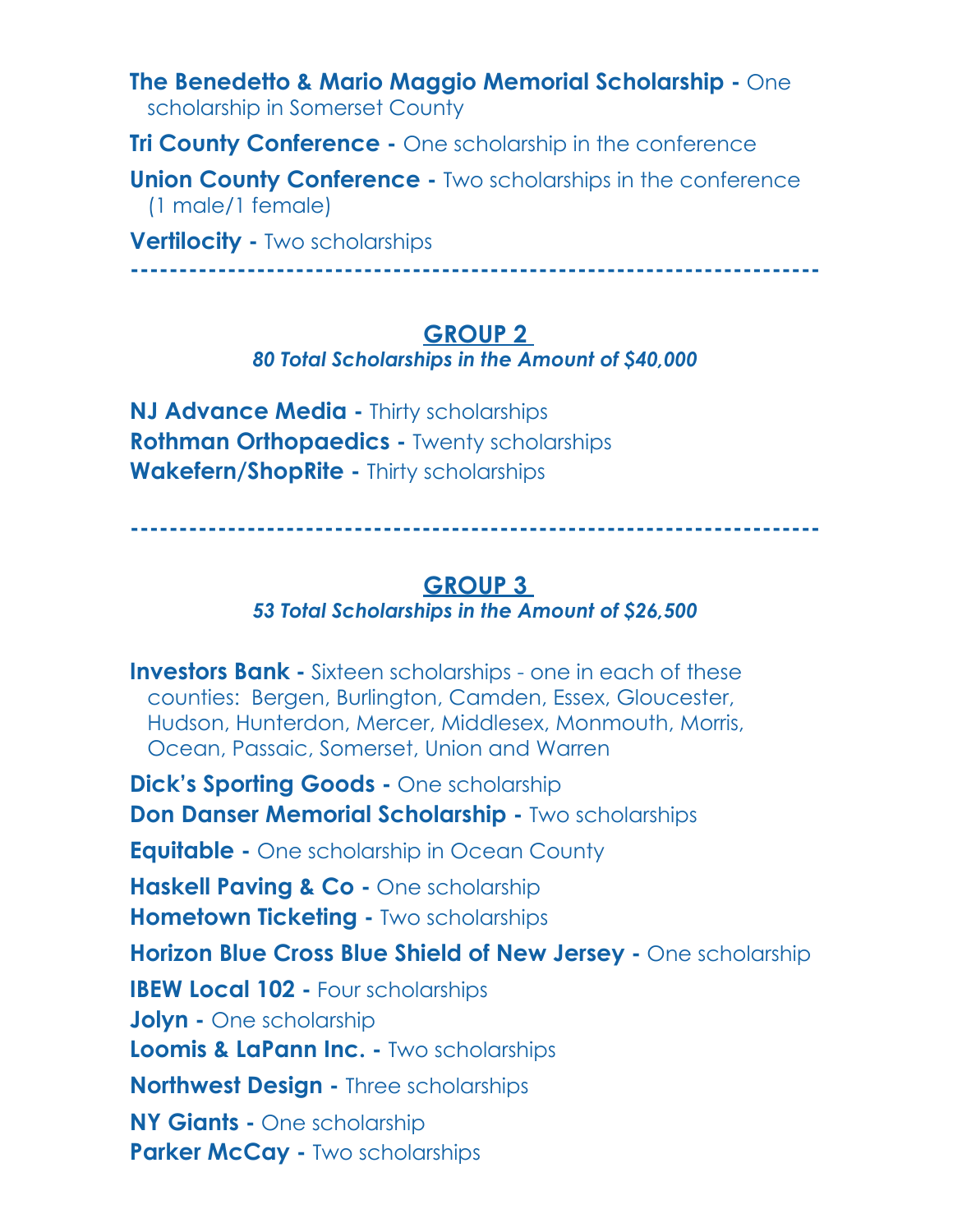**PGA Tour Superstore -** Four scholarships (2 male & 2 female golfers & tennis players) **Pines Manor - Two scholarships Robert Bailey Inc. -** One scholarship **Senator Paul Sarlo -** Two scholarships **Spike's Trophies -** Two scholarships (1 male/1 female) **Success Communications Group - Two scholarships The Mercadien Group -** One scholarship **Zolnier Championship Rings -** Two scholarships

**------------------------------------------------------------------**

### **GROUP 4**

*50 Total Scholarships in the Amount of \$25,000*

**Wilson Sporting Goods -** Thirty scholarships **New Jersey Interscholastic Officials Association - Twenty** scholarships

### **------------------------------------------------------------------**

### **GROUP 5**

*60 Total Scholarships in the Amount of \$30,000*

**NJSIAA / NJ State Coaches Association -** Sixty scholarships

**------------------------------------------------------------------**

### **GROUP 6**

*59 Total Scholarships in the Amount of \$29,500*

**NJSIAA / NJ State Coaches Association - Fifty-nine** scholarships

**------------------------------------------------------------------**

### **Random Drawing for \$1,000 Scholarship**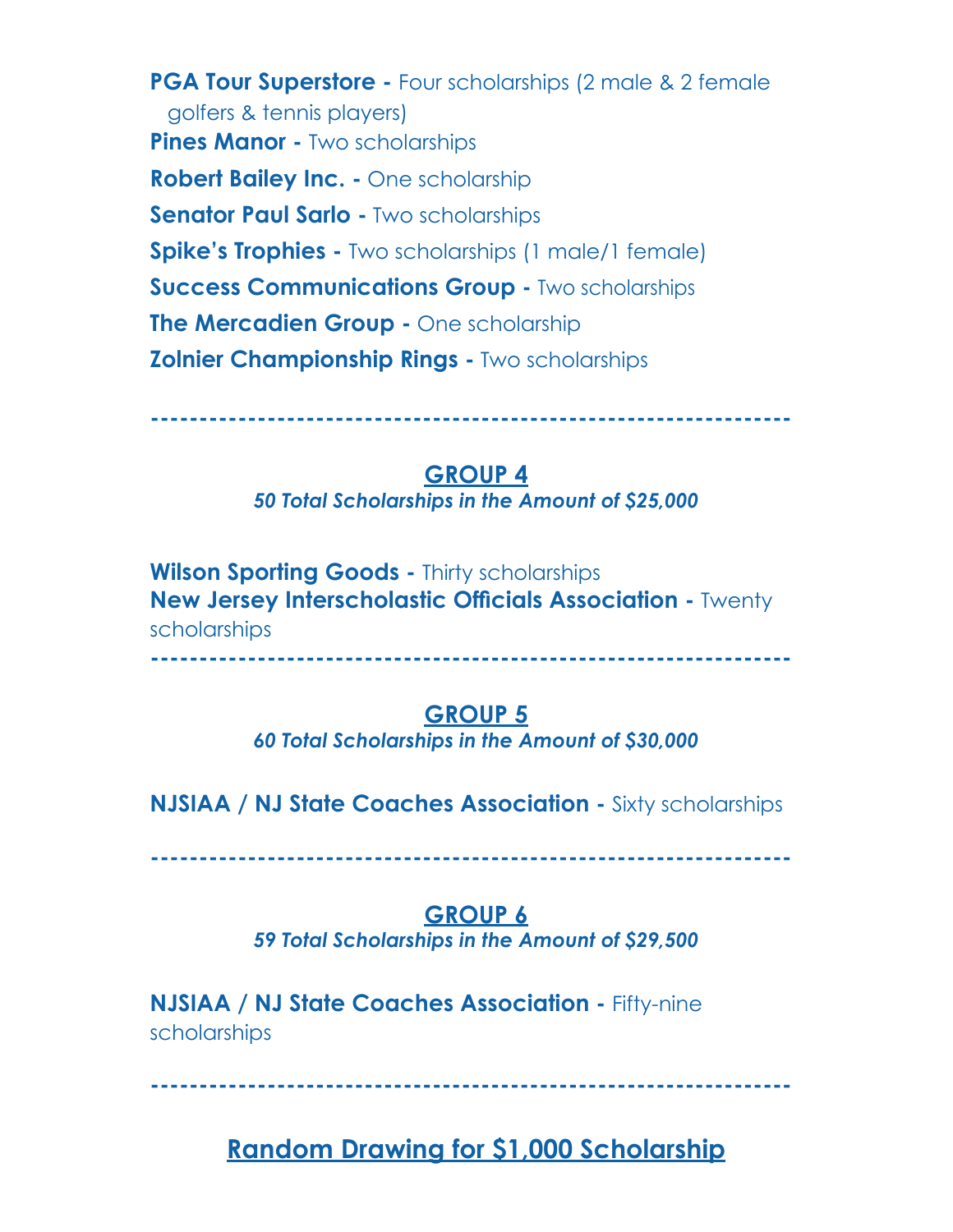### **History of the Scholar Athlete Luncheon**

*In 1994, marking its 75th Anniversary Year, the New Jersey State Interscholastic Athletic Association inaugurated the Annual Scholar Athlete Luncheon. 2022 marks our twenty ninth year. Over that time span, we have honored over 8,770 scholar/athletes and presented over \$2,685,000 in scholarships.*

*It is our honor to welcome this year's scholar/athletes. We join their parents/guardians, schools and communities in congratulating them. To those scholar-athletes honored today, a job well done - we wish you continued success. Thank you all for joining us.*

Abraham Clark High School Synai Murray Absegami High School Rhegan Apel Academy of St. Elizabeth Claire Daly Academy of the Holy Angels Brooke Hess Allentown High School Elijah Byrnes American History High School Luis Martinez Arthur L. Johnson High School Dominika Kosiek Arthur P. Schalick High School Jarrett Pokrovsky Arts High School Jayliene Agosto Asbury Park High School **Gillian Bedward** Atlantic City High School Megan Fox Atlantic Cty Institute of Technology Grace Speer Audubon High School Aysiah Maldonado

### **High School Scholar Athlete**

- 
- 
- 
- 
- 
- -
- 
- 
- 
- 
- 
-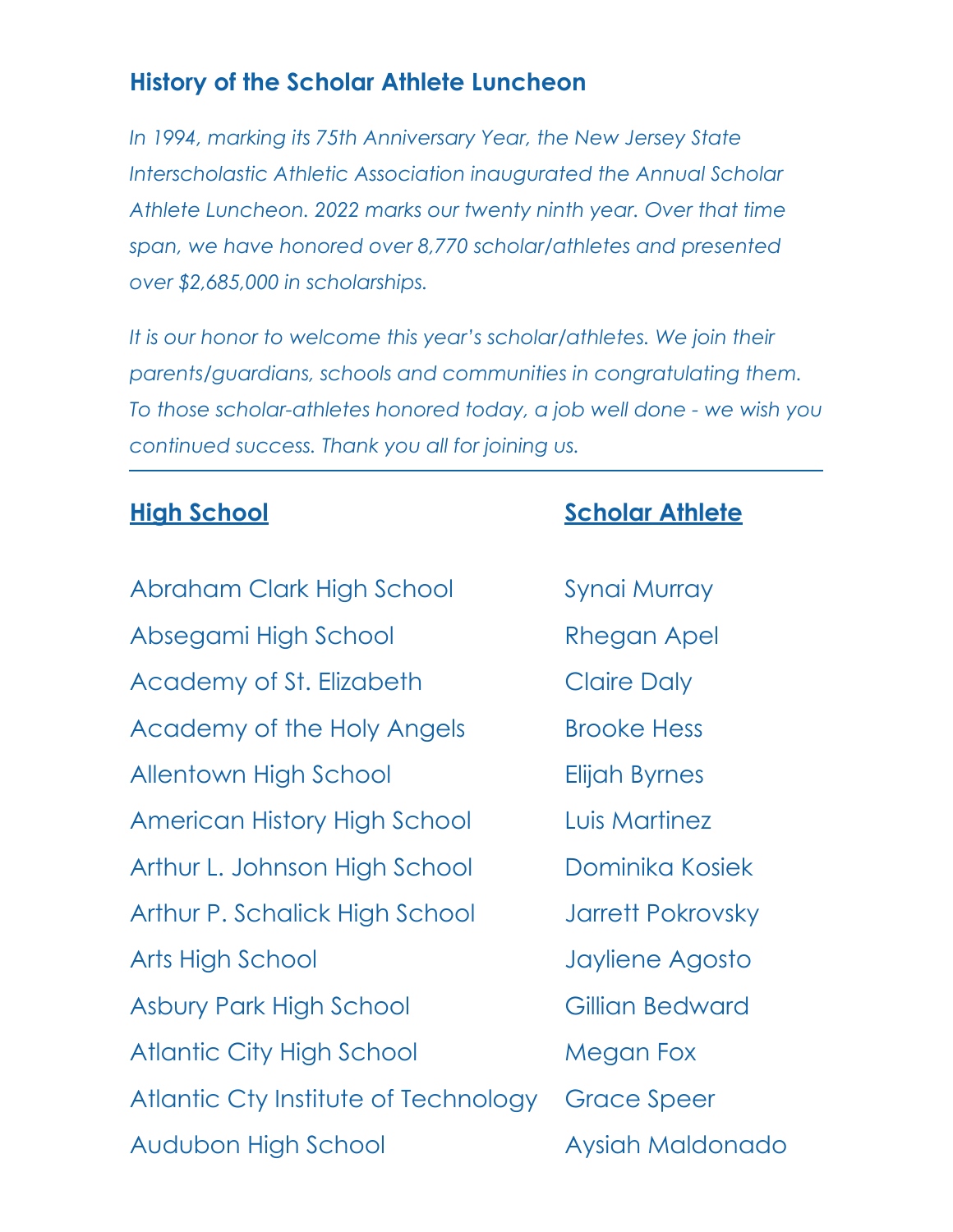Bard HS Early College Newark Daniel Oyasodun Barnegat High School Isabel Guiro Barringer High School Kassandrah Phanor Bayonne High School Cathryn Kuczynski Belleville High School Ethan Laquindanum Belvidere High School Emma Hickey Bergen Arts & Science Charter School Briza Ulloa Bergen Catholic High School Joseph Cangro Bergen County Technical HS Lara McLaughlin Bernards High School Anna Damratoski Bishop Eustace Preparatory Louis LaRatta Bloomfield High School Keyana Coley-Rice Bogota High School Vincent Ducut Boonton High School **Andrew DiFalco** Bordentown Regional High School Alexandria Mazzella Bound Brook High School Roberto Ortiz Brick Memorial High School Ashlee Taylor Brick Township High School Kaitlyn Goldsmith Bridgeton High School Kaitlin Salas Diaz Bridgewater-Raritan High School Veronica Rodnyanskiy Buena Regional High School Jessica Perella Burlington City High School Janae Barnes Burlington Cty Inst Tech Medford Matthew Daniels

### **High School Scholar Athlete**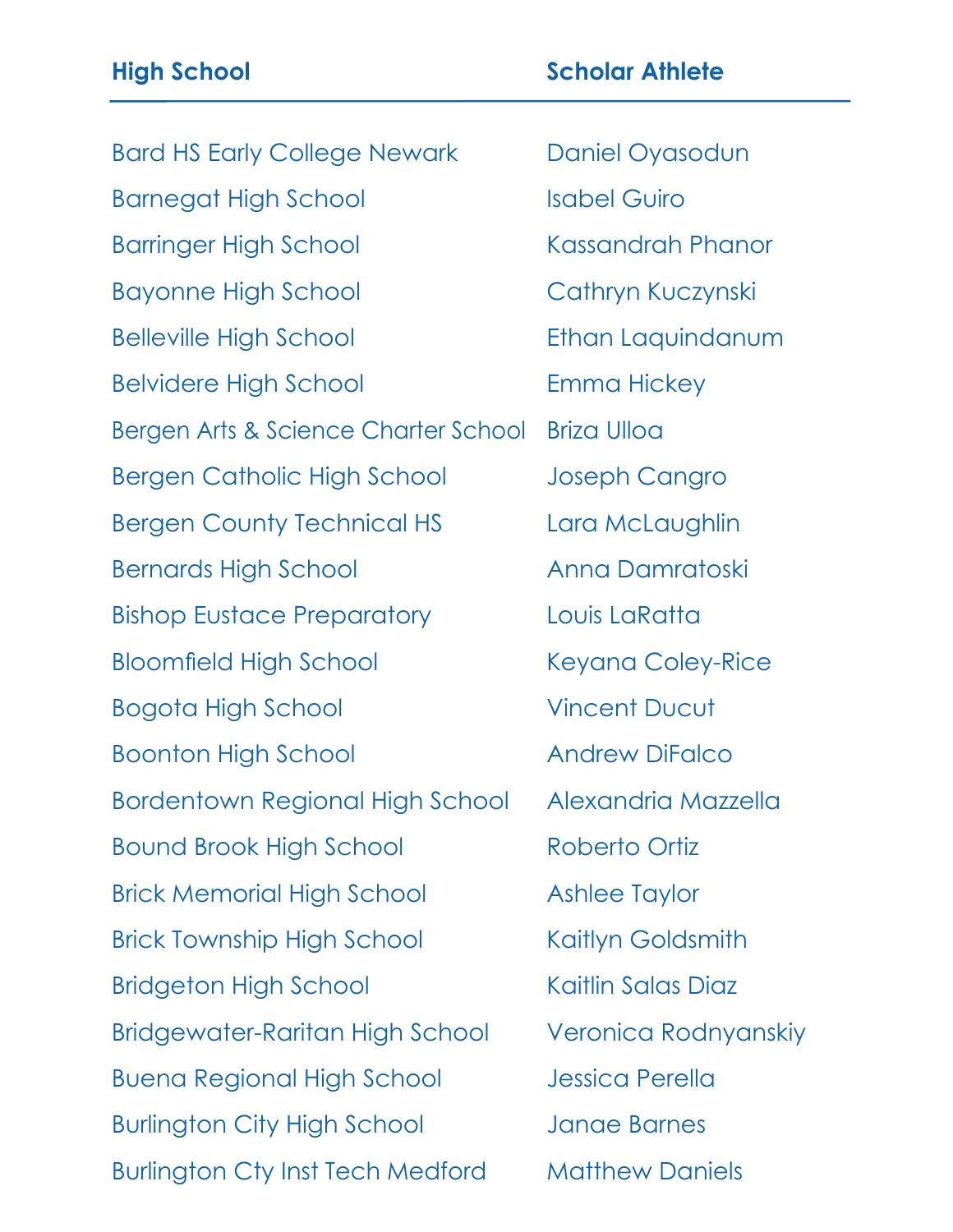Burlington Cty Inst Tech Westampton Sam Charlie Burlington Township High School Emily Robles Butler High School Kate Luciani Camden Catholic High School Gianna Miller Camden Cty Tech (Pennsauken) Thaleena Ly Camden Cty Tech (Sicklerville) Jackson Schaefer Cape May County Technical HS Emily Brown Carteret High School Manpreet Kaur Cedar Creek High School Jenna Crawford Cedar Grove High School Endri Yzellari Central High School Za'Morian Singleton Central Regional High School Ava Srinivasan Chatham High School Carly Frohnapfel Cherokee High School Wilson Leung Cherry Hill High School East James Kwak Cherry Hill High School West Caleb Williams Christian Brothers Academy Peter Rawlins Cinnaminson High School Veronica Campbell Clayton High School Cassie White Clearview Regional High School Sophia Lutz Cliffside Park High School Winnie Zhao Clifton High School and Jacob Heredia College Achieve Central Charter Dayana Caluna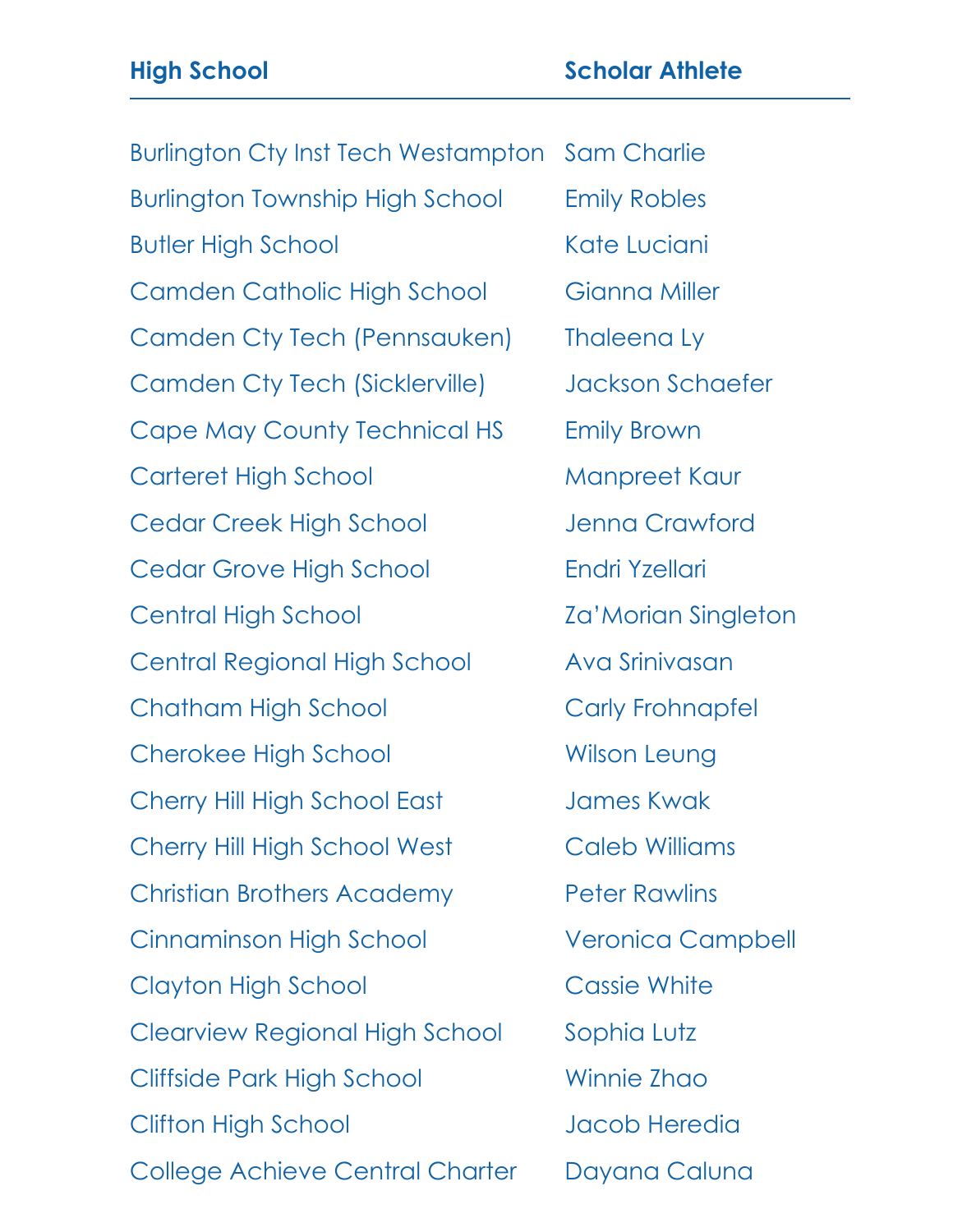Collingswood High School Madelyn Eife Colonia High School Ashley Elmadolar Colts Neck High School Sophie Divino Columbia High School Makenna Davis Cranford High School **Antonio Silva** Cresskill High School Lucia Park Cumberland Regional HS Savannah Falk Delaware Valley Regional HS Brooke Testa Delbarton School **Andrew Tremante** Delran High School Margaret Flynn Delsea Regional High School Andrew Littlehales DePaul Catholic High School Kayla Bower Deptford Township High School Ashlyn Vilary Don Bosco Prep High School Aiden Magee Donovan Catholic High School Ashley Federico Dover High School **Elizabeth Hoyt** Dr. Ronald E. McNair Academic HS Kevin Ram Dwight Morrow High School Marvellous Bassey Dwight-Englewood School George Perez Eagle Academy Newark **Razere Williams** East Brunswick High School Carson He East Brunswick Vo-Tech (MCVTS) Louis Meagher-DiEllo

East Side High School Daphne Fancher

### **High School Scholar Athlete**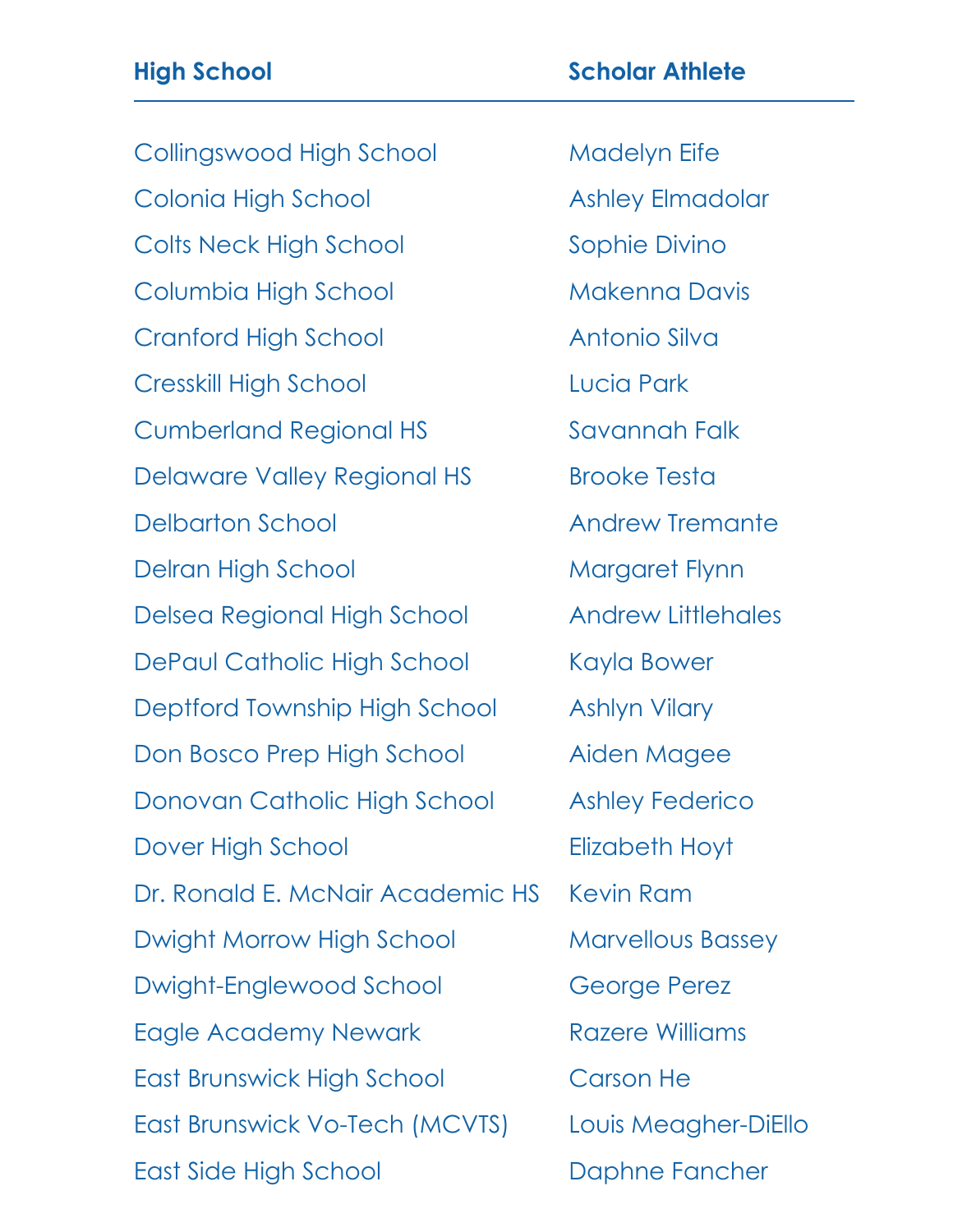Eastern Christian High School Rachel Post Eastern High School Vikram Meyyappan Eastside High School Chevaughn Williams Edison Academy (MCVTS) Jason Chen Edison High School Simone Stephen Elizabeth High School Hensony Sanchez Elmwood Park Memorial HS Ryan Villegas Emerson Jr-Sr High School Celine Mallouhi Essex County-Newark Tech HS Ashley Deleon Essex County-Payne Tech HS Brianna Schettini Essex County-West Caldwell Tech Bakhi Rogers- Robinson Fair Lawn High School Melissa Hickey Florence Township Memorial HS Lana Duke Fort Lee High School Dean Park Franklin High School Blessing Assoumany Freehold Boro High School Francesca DeVito Freehold Township High School Megan Chang Garfield High School Krystal Ibrahim Gateway Regional High School Joseph Garrett Gill St. Bernard's School School Joseph Licata Glassboro High School Ryan Carter Glen Ridge High School Evan Rossi Glen Rock High School Kenneth Vergel de Dios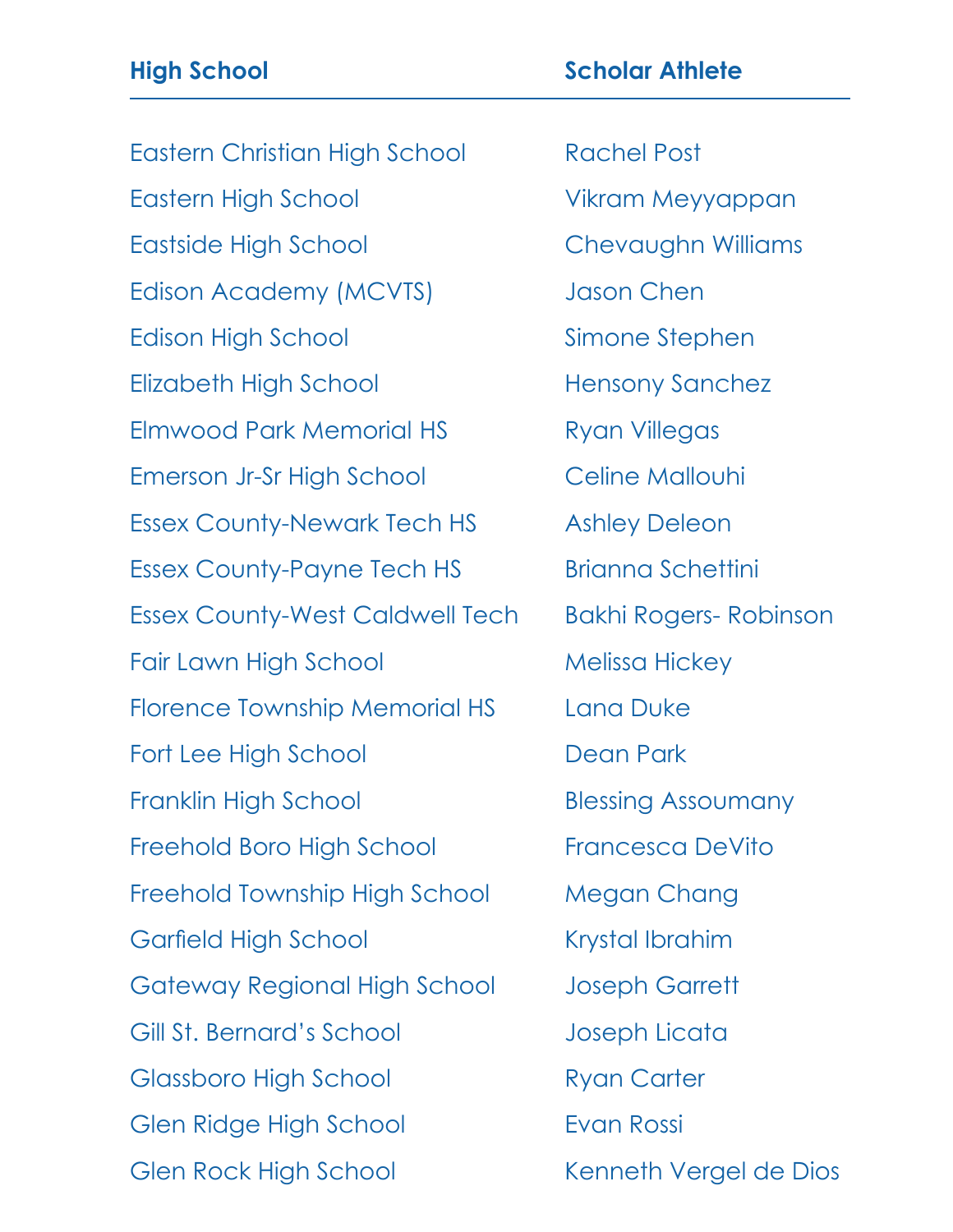Gloucester County Institute of Tech Megan Prettyman Governor Livingston High School Christopher Marinko Hackensack High School Victor Mai Hackettstown High School William Tagliareni Haddon Township High School Kaelin Marshall Haddonfield Memorial High School Brett Agnew Hamilton HS East (Steinert) Julian A. Golik Hamilton HS North (Nottingham) Tyler J. Dunmeyer Hamilton High School West Nadeen Abdel Gleil Hanover Park High School Michael Filippone Harrison High School Sa'Asia Smith Hasbrouck Heights High School Isabella Drezek Hawthorne High School Cammi Hoyt Henry Hudson Regional High School Jordan Lombardi Henry P. Becton Regional HS Caitlin Nozka Henry Snyder High School Kayla Tutten High Point Regional High School Andrew Brevot Highland Park High School Liam Tilton Hightstown High School Siya Buddhadev Hillsborough High School Rohan Deb Hillside High School Mathew Ihemesie Hoboken High School Melanie Molina Holmdel High School Haroon Shaikh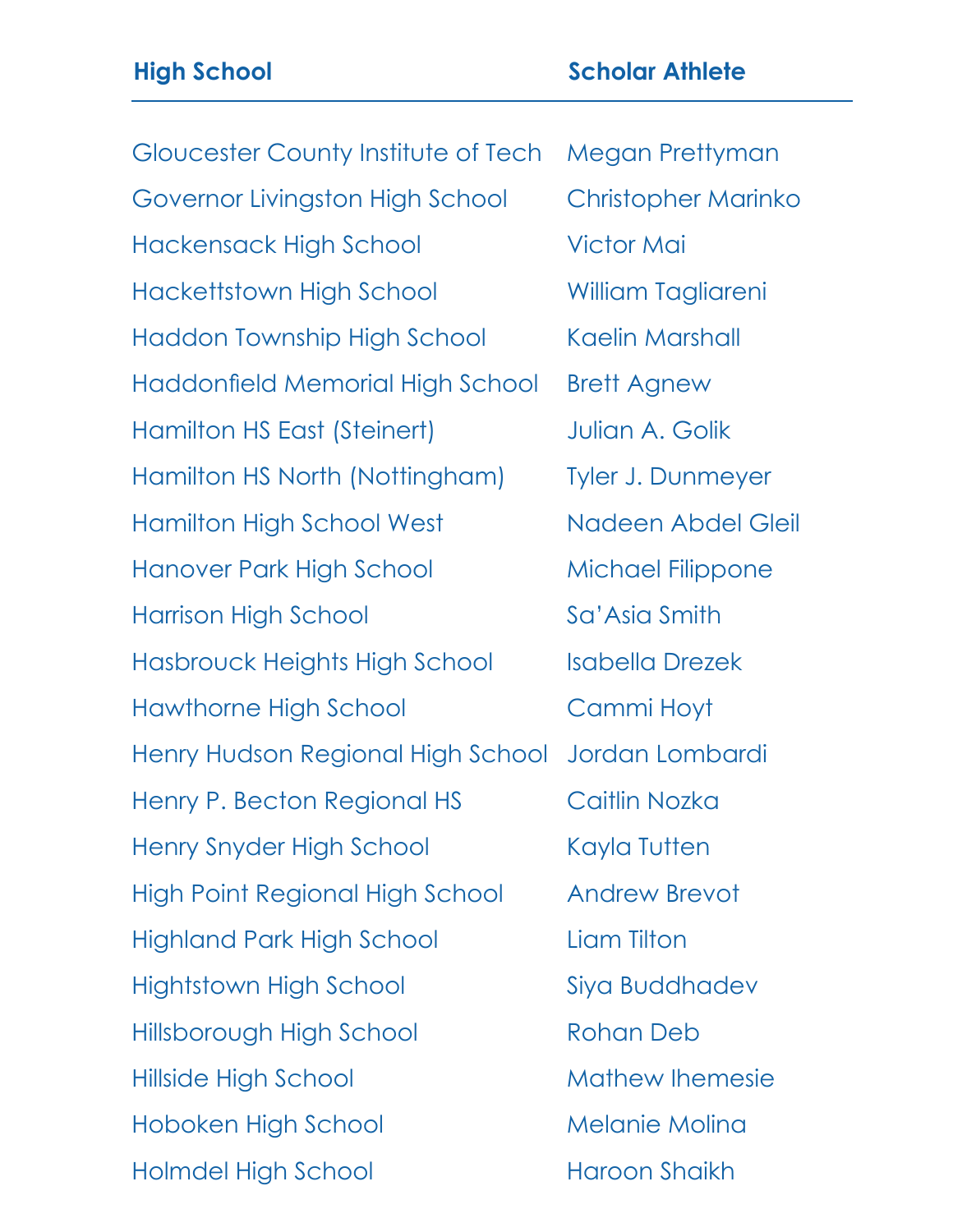Holy Spirit High School Morgan Keil Hopatcong High School Christy Brennan Hopewell Valley Central HS Brian Chin Howell High School Mia Milnes Hunterdon Central Regional HS Karolina Lankamer Immaculata High School Dominic Giampino Immaculate Conception Lodi Alexandra Iris Caruso Immaculate Conception Montclair Niyah Whitten Immaculate Heart Academy Riley McGovern Indian Hills High School Jack Shah Irvington High School Zaheem Crawford-Patterson Jackson Liberty High School Ashley Waldron Jackson Memorial High School Nicholas Tozzi James Caldwell High School Aidan Padover Jefferson Township High School Nathan Do John F. Kennedy High School Stefany Morales John F. Kennedy Memorial HS Michelle Tatiana Solano John P. Stevens High School Joyce Chen Jonathan Dayton High School Elijah Smith Keansburg High School Eeesha Majeed Kearny High School Manuel Mulia Sikorski Kent Place School Claire Tratnyek Keyport High School **Donald J Thomson**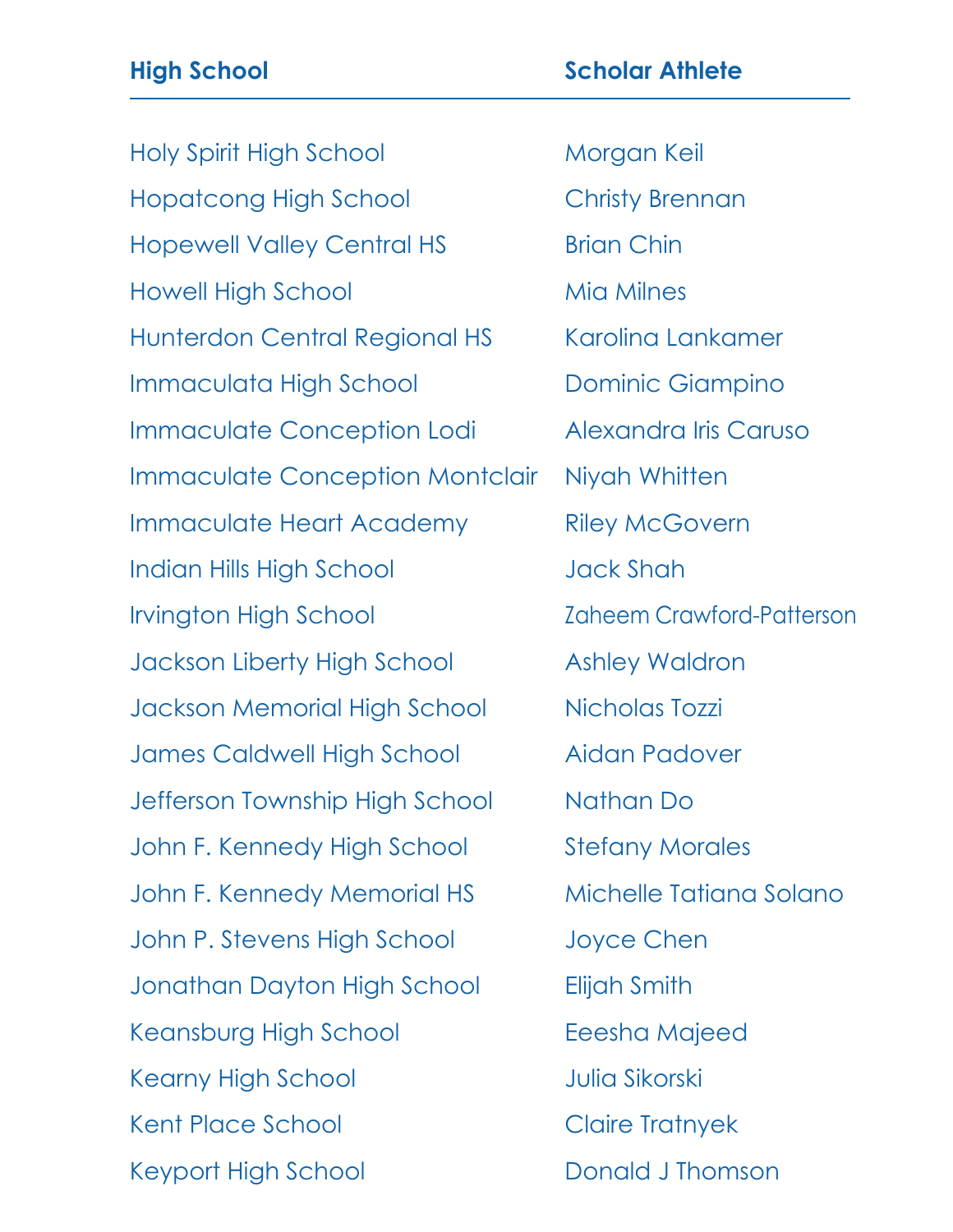Kingsway Regional High School Victoria Griffiths Kinnelon High School Claire Zhang Kittatinny Regional High School Steven Dalling Koinonia Academy **Pat Murray** Lacey Township High School Sarah Elizabeth Zimmerman Lakeland Regional High School Hannah Boorse Lakewood High School Naomi G. Santillan LEAP Academy University Charter Jasmin Mendez Lenape High School **Dylan Shank** Lenape Valley Regional HS Angelina Falleni Leonia High School Lily Futeran Linden High School Lauren Almeida Livingston High School Jadyn Liebman Lodi High School **Destiney Ndio** Long Branch High School Amelia Becerra Lyndhurst High School Francesca Castagnetti Madison High School **Artha Abeysinghe** Mahwah High School Lily Wong Mainland Regional High School Camryn Dirkes Malcolm X Shabazz High School Oluwaseun Kuti Manalapan High School Rowan Cassidy Manasquan High School Allison Sproul Manville High School Siobhan Wesolowski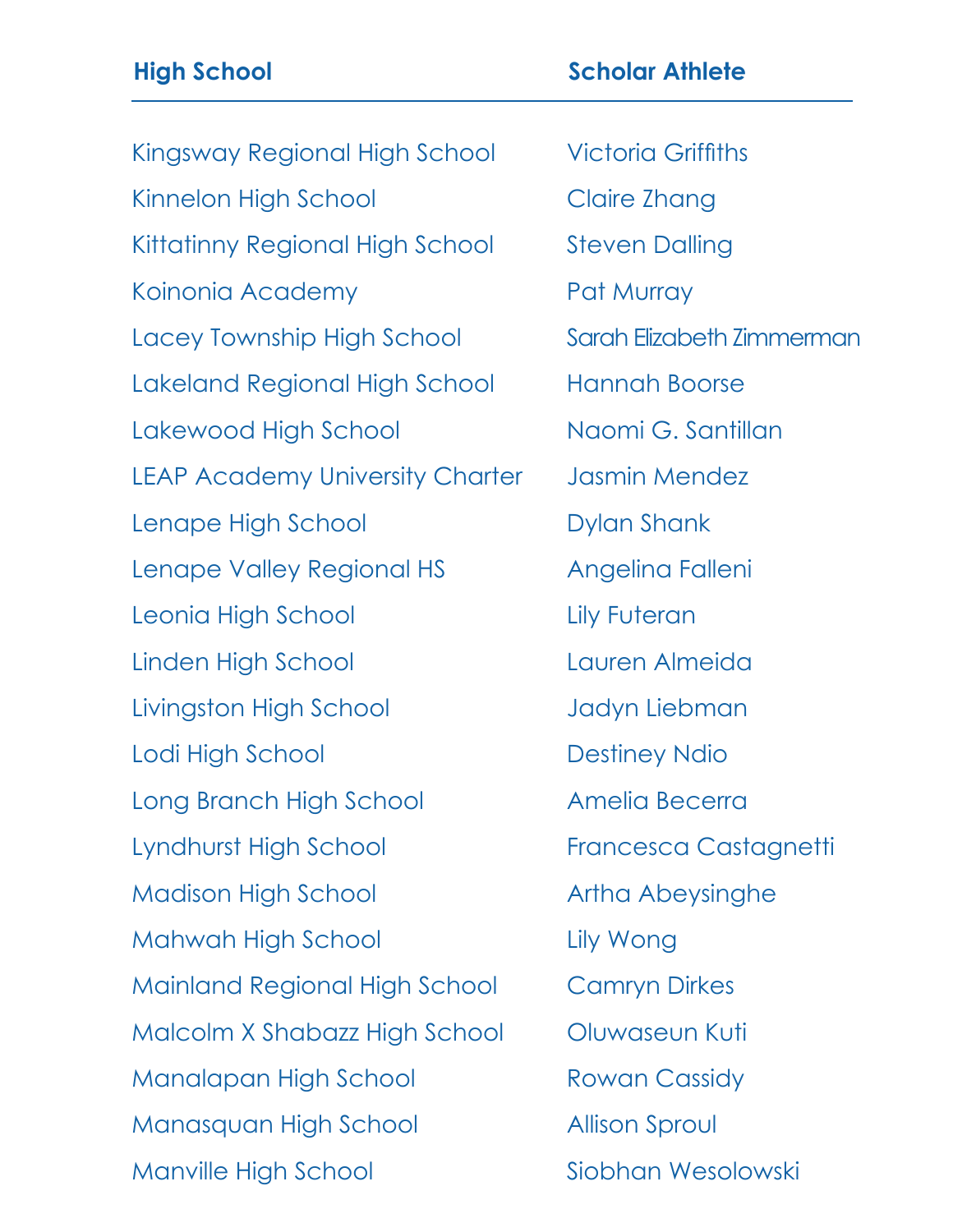## Marlboro High School **Emily Gao** Mary Help of Christians Academy Kyra Corbisiero **High School Scholar Athlete**

Matawan Regional High School Aidan Corpus Mater Dei Prep Isabelle Hoadley Memorial High School Brianna Clemente Metuchen High School Jaimie Hong Middle Township High School Sarina Wen Middlesex High School Giselle Callejas Middletown High School North Jada McKnight Middletown High School South Elizabeth Rankin Midland Park High School Russell Pigg Millburn High School Zachary Liu-Walter Millville Senior High School Jacob Lewis Monmouth Regional High School Sydney Po Monroe Township High School Gillian Waksmunski Montclair High School Elizabeth Fitzgerald Montclair Kimberley Academy Phoebe Williams Montgomery High School Caroline Mehlhorn Montville Township High School Derek Pasquale Moorestown Friends School Roni Kennedy Moorestown High School Brian Kaye Morris Catholic High School Alexander Kaelin Morris County School of Technology Heather Murphy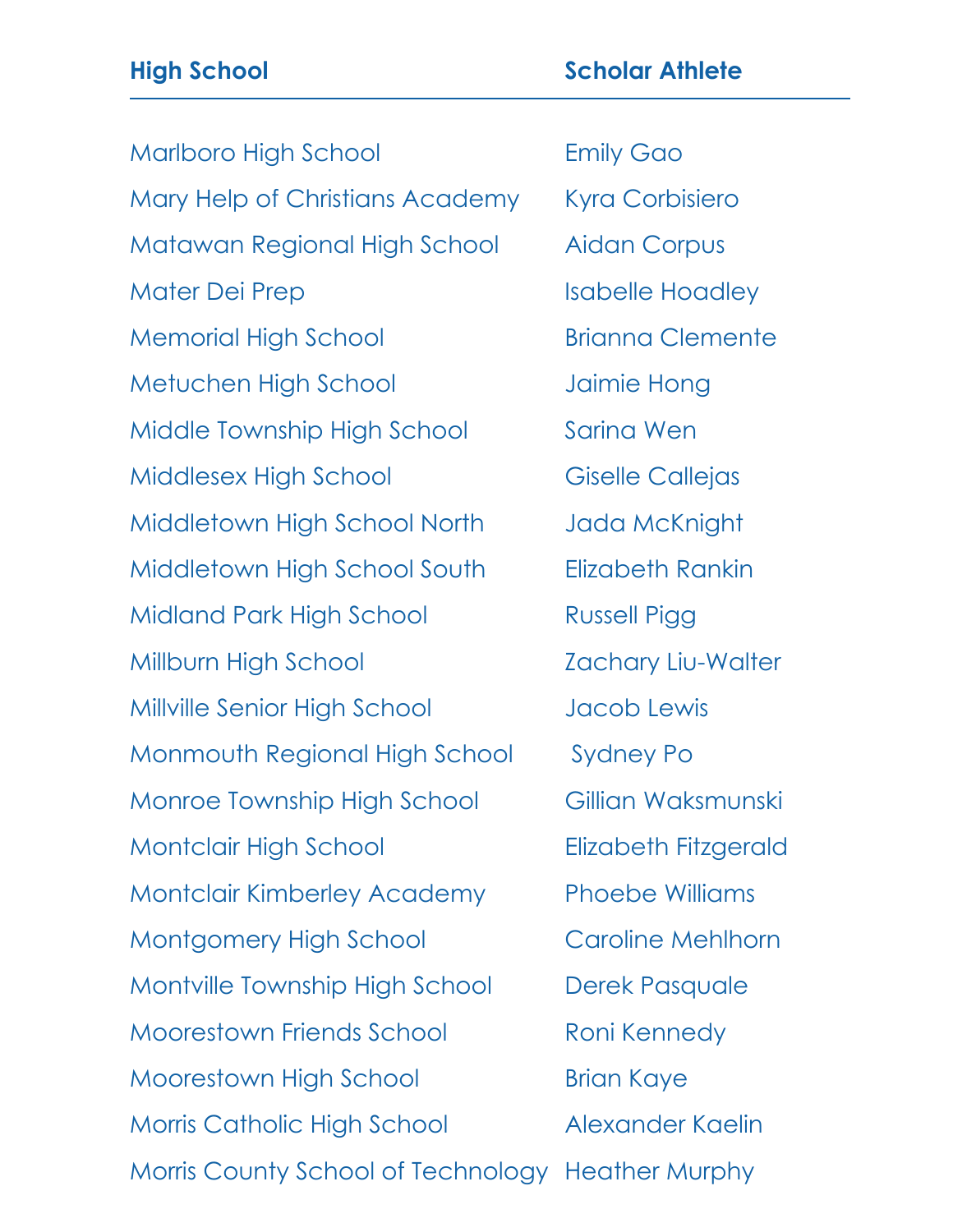Morris Hills High School Samantha Rosenberg Morris Knolls High School Analiese Haag Morristown High School Molly Webber Morristown-Beard School Josephine Ashton Mother Seton Regional High School Nathalia Abrams Mount Olive High School Gabriela Forero Mount Saint Dominic Academy Tess McKiernan Mount Saint Mary Academy Claire King Mountain Lakes High School Emily Petersen\* Neptune High School Michael Loff New Brunswick High School Sa'Nai Burgess New Egypt High School Michaela Weber New Milford High School Michelle Jo New Providence High School Charles Barth Newark Academy **Katherine Fishbone** Newark Collegiate Academy Charter Micah Jackson Newton High School Matthew Freund North Arlington High School Gabriella R. Kaminski North Bergen High School Nicole Franklin North Brunswick Township HS Adyan Khondker North Hunterdon High School Evan Kuster North Plainfield High School Raquel Kruszcynski North Star Academy Charter Jayden Rodriguez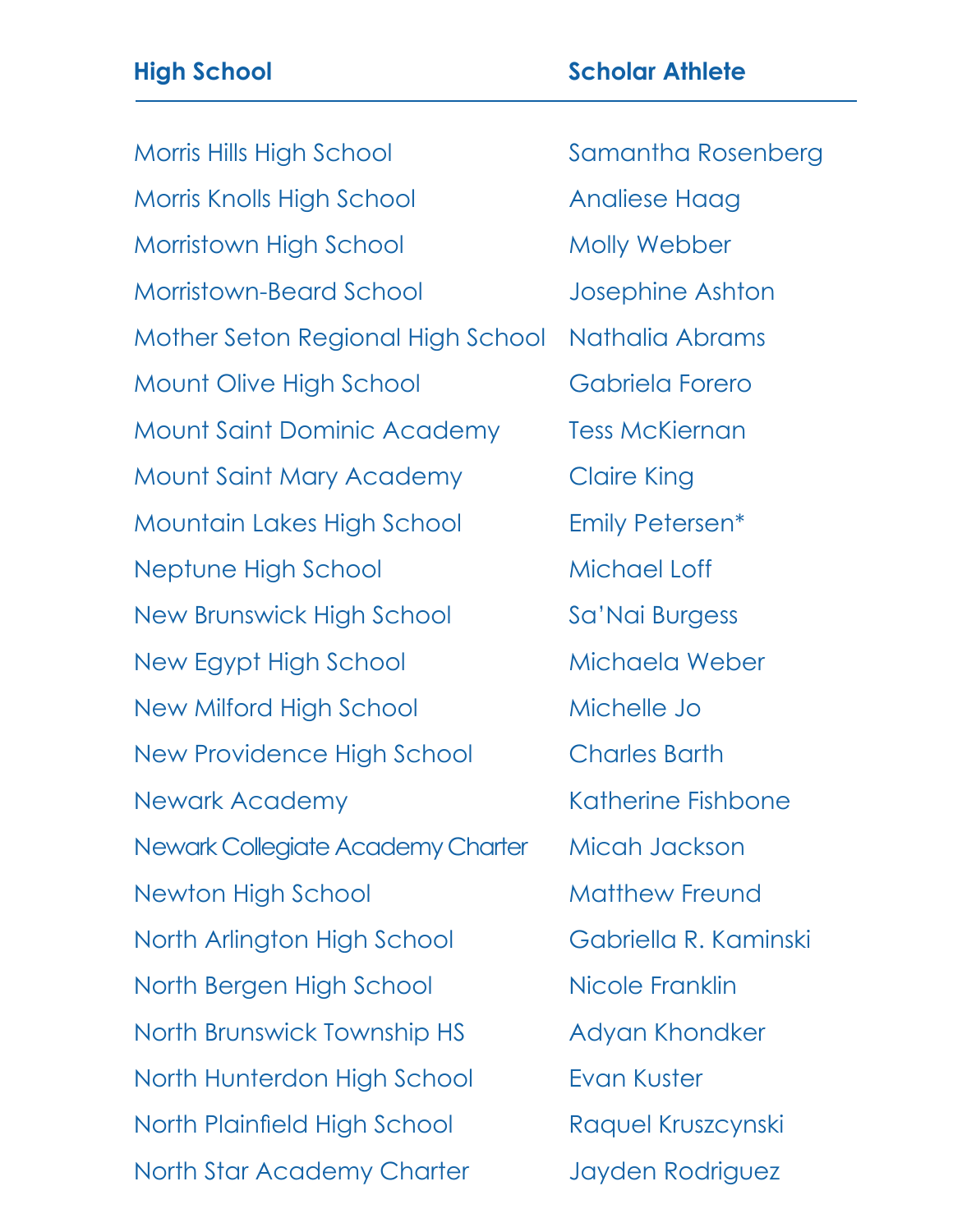North Warren Regional High School Tyler George Northern Burlington Regional HS Taylor Gooden Northern Highlands Regional HS Clare O'Connor Northern Valley Regional Demarest Charles Nyfenger Notre Dame High School Halle Besler Nutley High School Lia De Maio Oak Knoll School Sarah McManus **Oakcrest High School School School School School School School School School School School School School** Ocean City High School Dan Givens Ocean Township High School Taylor Cerafice Old Bridge High School Naomi DeNovellis Orange High School Lisette Carangui Chabla Oratory Prep School Alexander Fudenna Our Lady of Mercy Academy Anissa Serafine Overbrook High School **Amaia Smith** Palisades Park Jr-Sr High School David Tellez Palmyra High School Heather Adams Paramus Catholic High School Finley Conlon Paramus High School **Emma Wiser** Park Ridge High School Sabrina Sheridan Parsippany High School Landon Weiss Parsippany Hills High School Sohum Gaitonde Pascack Hills High School Eli Behar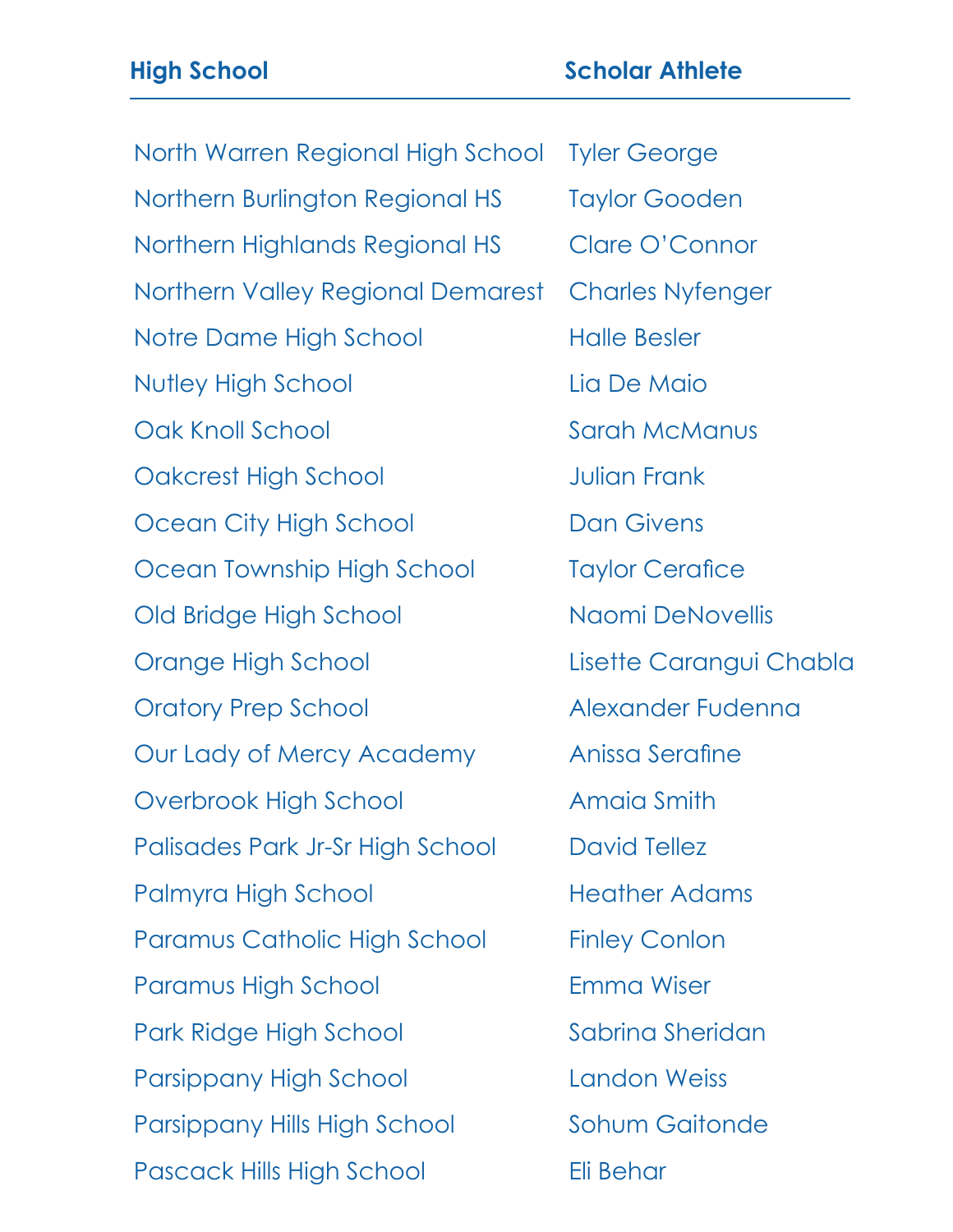| <b>High School</b>                        | <b>Scholar Athlete</b>     |
|-------------------------------------------|----------------------------|
| <b>Pascack Valley High School</b>         | <b>Drew Petaccia</b>       |
| <b>Passaic Arts and Science Charter</b>   | <b>Prandi Mendez</b>       |
| <b>Passaic County Technical Institute</b> | <b>Anne Noonan</b>         |
| Passaic High School                       | Parth Rana                 |
| <b>Passaic Valley High School</b>         | <b>Brian Whitney</b>       |
| <b>Paterson Arts and Science Charter</b>  | <b>Brandon Parra</b>       |
| Paterson Charter School Science & Tech    | <b>Marlon Harris</b>       |
| <b>Paul VI High School</b>                | Erin DiSandro*             |
| <b>Paulsboro High School</b>              | <b>Jackson Sichelstiel</b> |
| Pennsauken High School                    | Ebony Johnson              |
| Pennsville Memorial High School           | <b>Taylor Burchfield</b>   |
| Pequannock Township High School           | <b>Ethan Bernstein</b>     |
| Perth Amboy High School                   | <b>Ahsia Torres</b>        |
| Perth Amboy Technical HS (MCVTS)          | Julius Bonilla             |
| Phillipsburg High School                  | <b>Julia Patterson</b>     |
| Pinelands Regional High School            | Karlie Pomponio            |
| <b>Pingry School</b>                      | <b>Daniel Yanez</b>        |
| Piscataway Technical HS (MCVTS)           | Gelasia Franklin           |
| Pitman High School                        | <b>Catriona Galvin</b>     |
| <b>Plainfield High School</b>             | Nataly Zelaya-Menjivar     |
| <b>Point Pleasant Beach High School</b>   | <b>Madison Pellerito</b>   |
| Point Pleasant Borough High School        | <b>Heather Kimak</b>       |
| Pompton Lakes High School                 | <b>Madison Horvath</b>     |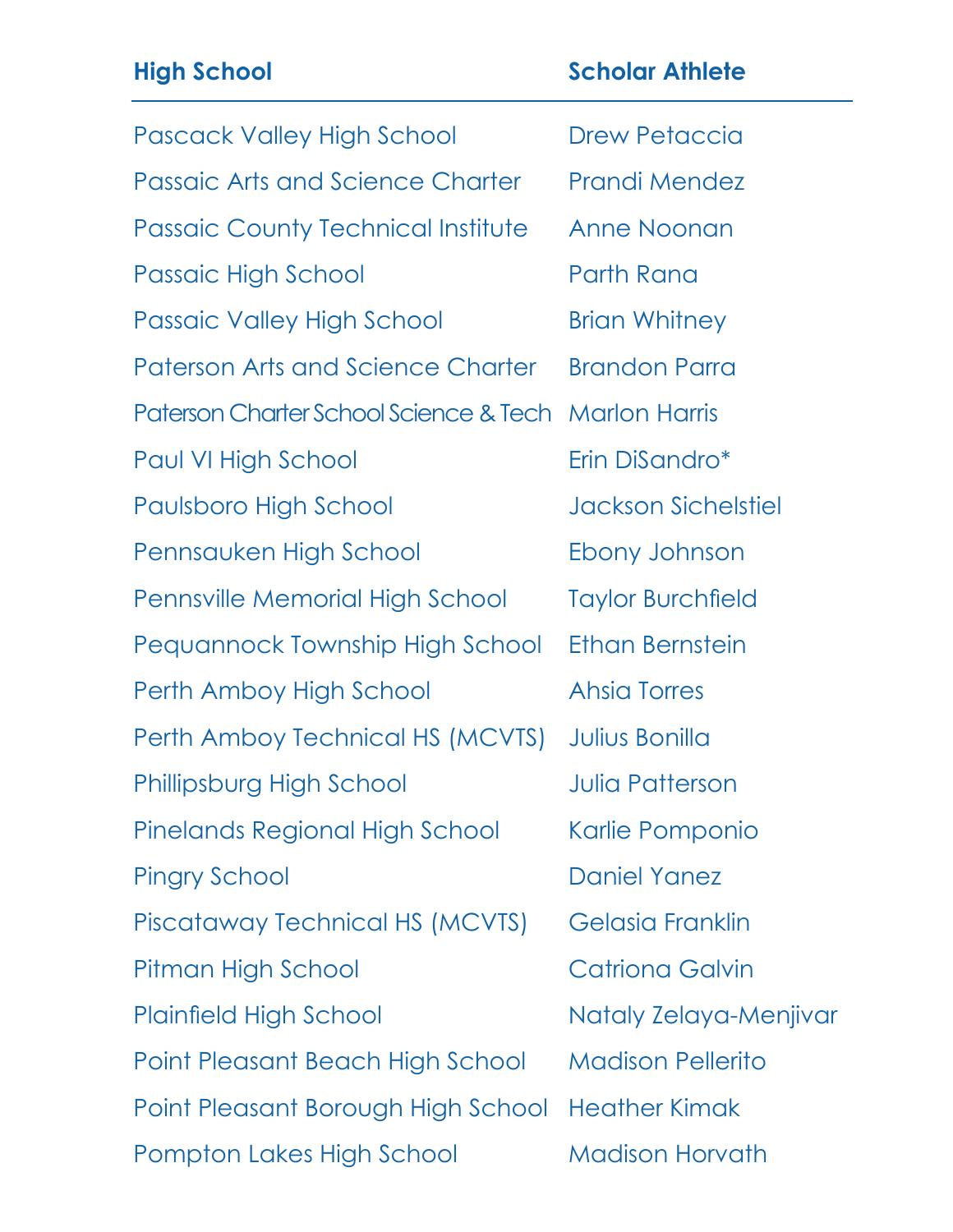| <b>High School</b>                     | <b>Scholar Athlete</b>   |
|----------------------------------------|--------------------------|
| Pope John XXIII High School            | Christopher Haytaian     |
| <b>Princeton Day School</b>            | Maggie Zarish-Yasunas    |
| <b>Princeton High School</b>           | Christopher Lux-Beteta   |
| Rahway High School                     | Alivia Peterson          |
| Ramapo High School                     | <b>Julia Corella</b>     |
| <b>Ramsey High School</b>              | <b>Sydney Klepper</b>    |
| Rancocas Valley Regional HS            | Sanai Jade Jenkins       |
| Randolph High School                   | Sarah Bona               |
| <b>Ranney School</b>                   | Samantha Abdelbarry      |
| Raritan High School                    | <b>Maria Taddeo</b>      |
| Red Bank Catholic High School          | Alex Bauman              |
| Red Bank Regional High School          | <b>Clare Gibb</b>        |
| Ridge High School                      | <b>Zachary Harrison</b>  |
| <b>Ridgefield Memorial High School</b> | Isabella Zoccali         |
| Ridgefield Park Jr-Sr High School      | Saim Syed                |
| Ridgewood High School                  | Cole Cunningham          |
| River Dell Regional High School        | <b>Melissa Goldstein</b> |
| Robbinsville High School               | Alyssa Palagano          |
| Roselle Catholic High School           | <b>Amaris Jenkins</b>    |
| Roselle Park High School               | <b>Jared Foy</b>         |
| Roxbury High School                    | Samantha Olander         |
| Rumson-Fair Haven Regional HS          | <b>Quinn Rinkus</b>      |
| <b>Rutgers Prep School</b>             | Jeremy Martino           |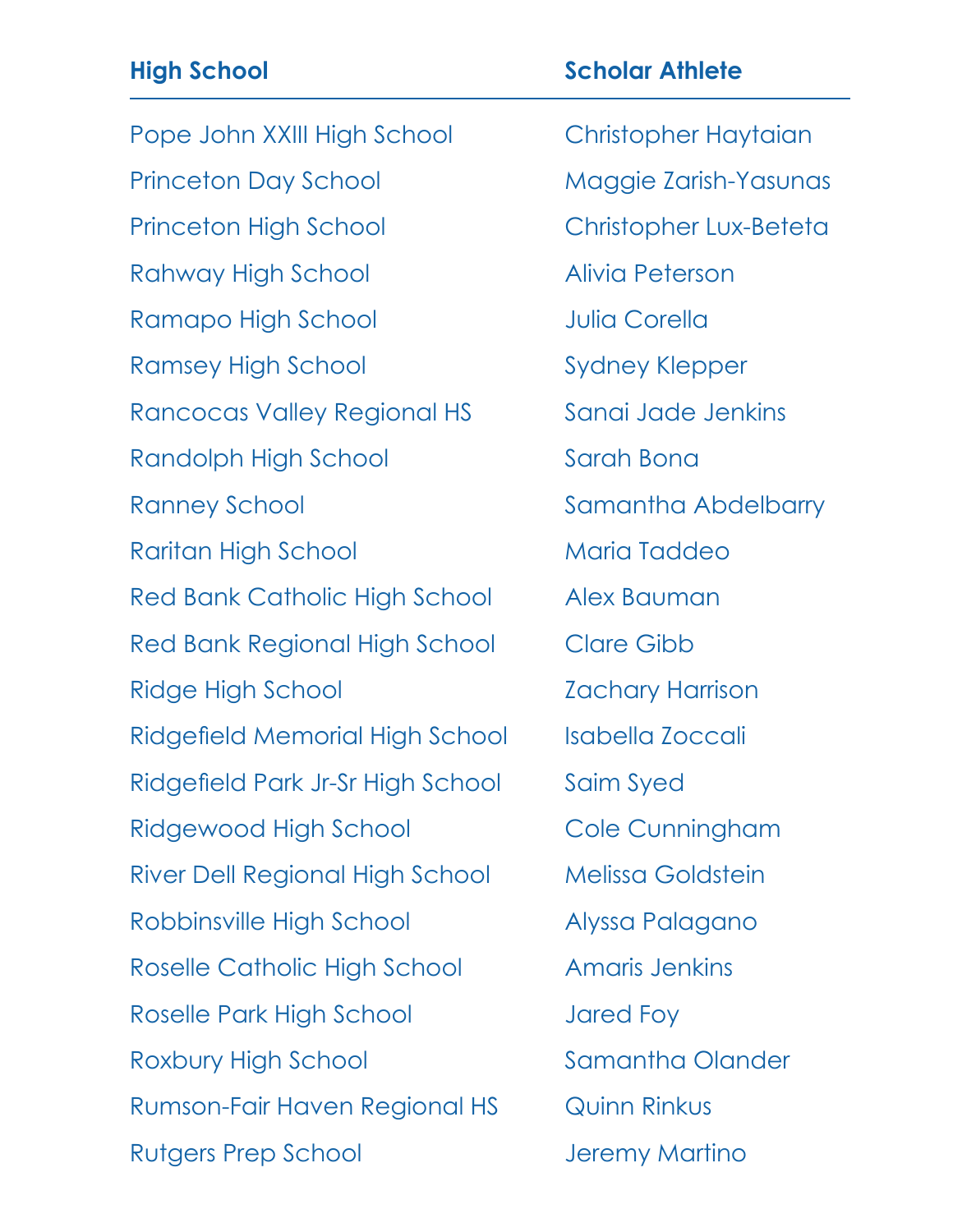| <b>High School</b>                                | <b>Scholar Athlete</b>    |
|---------------------------------------------------|---------------------------|
| <b>Rutherford High School</b>                     | Gabriela Jimenez          |
| Saddle Brook High School                          | Caroline Kaprelian        |
| Saddle River Day School                           | <b>Cierra Pearson</b>     |
| Saint Dominic Academy                             | <b>Madison Cortes</b>     |
| Saint John Vianney High School                    | Alexandra Ouano           |
| Saint Joseph Academy                              | <b>Katerina Dainton</b>   |
| Saint Joseph High School Metuchen Anthony Bistany |                           |
| Saint Joseph Regional High School                 | <b>Pierce Kelly</b>       |
| Saint Peter's Prep                                | Mark Armstrong            |
| Saint Rose High School                            | <b>Ellen Gallagher</b>    |
| Saint Thomas Aquinas High School                  | <b>Tyler Kadi</b>         |
| Science Park High School                          | <b>Paula-Marie Brown</b>  |
| Scotch Plains-Fanwood High School                 | <b>Isaiah Nathaniel</b>   |
| Secaucus High School                              | Nicole Parise             |
| Seneca High School                                | Keegan Sokorai            |
| <b>Seton Hall Preparatory School</b>              | <b>Christian Robinson</b> |
| <b>Shawnee High School</b>                        | Adison O'Shea             |
| <b>Shore Regional High School</b>                 | <b>Andrew Decker</b>      |
| <b>Somerset County Vo-Tech HS</b>                 | <b>Riley Sibilia</b>      |
| Somerville High School                            | Meghan Pedrani            |
| South Amboy High School                           | Joseph Jamolawicz         |
| South Brunswick High School                       | <b>Akshay Mistry</b>      |
| South Hunterdon Regional HS                       | <b>Tiernan Swayhoover</b> |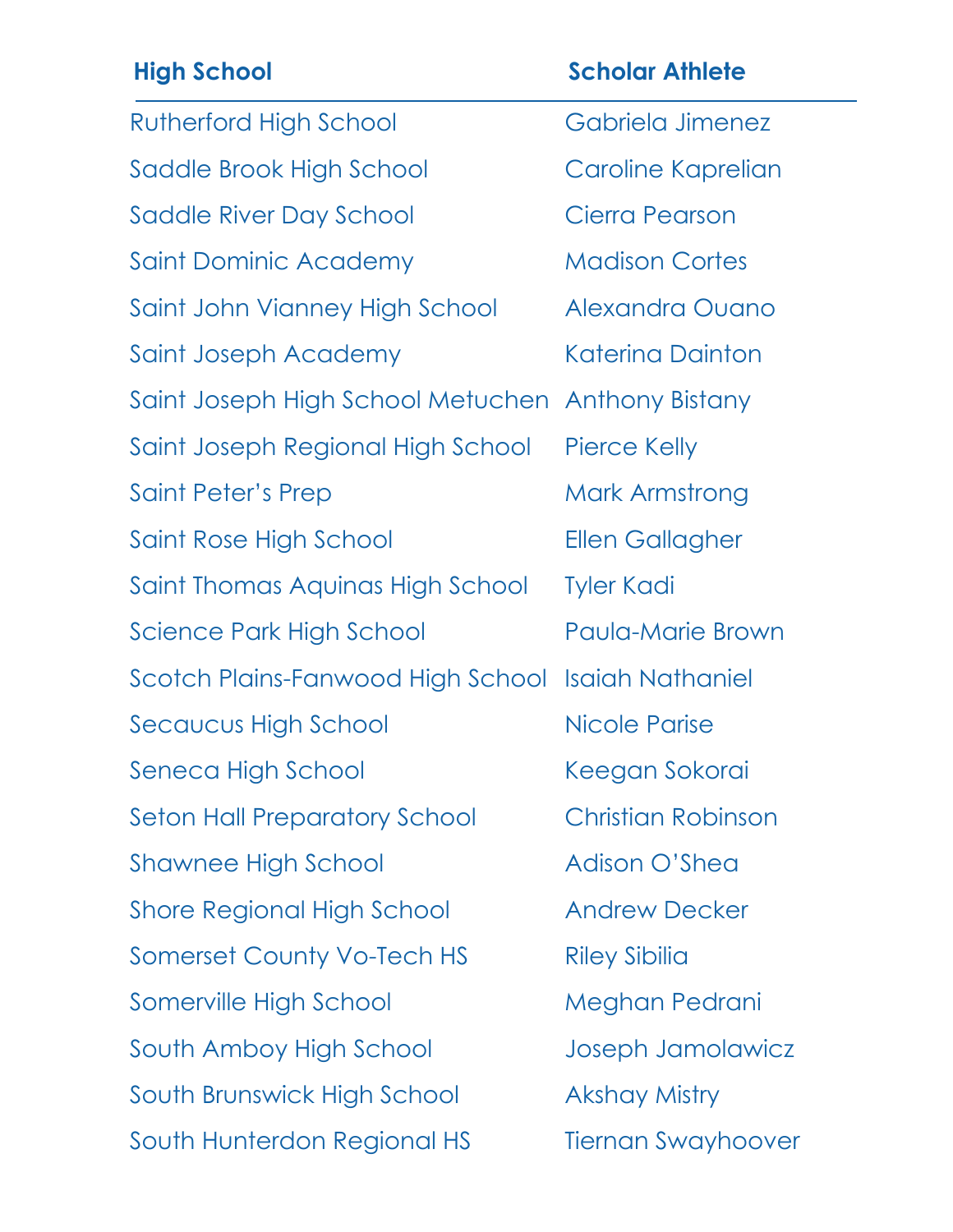| <b>High School</b>                                      | <b>Scholar Athlete</b>   |
|---------------------------------------------------------|--------------------------|
| South Plainfield High School                            | <b>Tyler Balent</b>      |
| South River High School                                 | <b>Tiffany Fischer*</b>  |
| Southern Regional High School                           | <b>Shannon Flaherty</b>  |
| Sparta High School                                      | <b>Parker Williamson</b> |
| Spotswood High School                                   | <b>Timothy Smith</b>     |
| <b>STEMCivics Charter School</b>                        | <b>Vincent Perez</b>     |
| Summit High School                                      | Olivia Lawlor            |
| <b>Sussex County Technical HS</b>                       | <b>Jesse Griner</b>      |
| <b>Teaneck High School</b>                              | Deja Young               |
| <b>Technology High School</b>                           | Diana Santos             |
| <b>Tenafly High School</b>                              | <b>Ben Roberts</b>       |
| <b>Timber Creek High School</b>                         | Emma Jordan              |
| <b>Timothy Christian School</b>                         | Victoria Vega            |
| <b>Toms River High School East</b>                      | <b>Kelly Goodall</b>     |
| <b>Toms River High School North</b>                     | <b>Jordan Mann</b>       |
| <b>Toms River High School South</b>                     | <b>Emma Grunin</b>       |
| Trenton Catholic Preparatory Academy Gayelle Labissiere |                          |
| <b>Trenton Central High School</b>                      | Gustavo Garcia-Vargas    |
| <b>Trinity Hall</b>                                     | Haven Dora*              |
| <b>Triton Regional High School</b>                      | Caleb Messenger          |
| Union Catholic Regional HS                              | <b>Shane Brosnan</b>     |
| Union City High School                                  | Erika Mercedes           |
| Union High School                                       | David Kema               |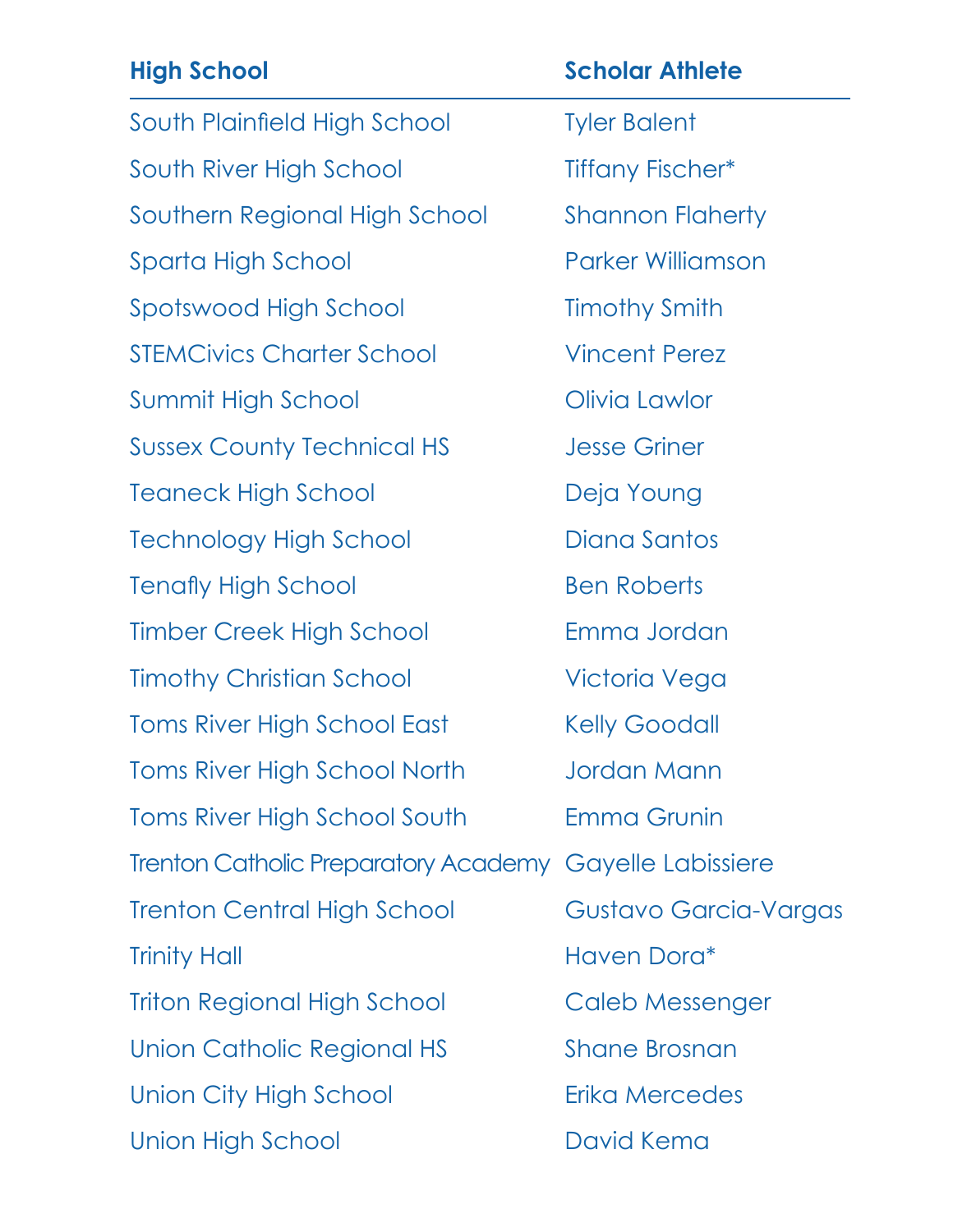| <b>High School</b>                          | <b>Scholar Athlete</b>   |
|---------------------------------------------|--------------------------|
| University Academy Charter                  | Hannah Ortiz             |
| <b>University High School</b>               | Arun Uthayasooriyan      |
| Vernon Township High School                 | Maggie Previglian        |
| Verona High School                          | <b>Annalie Ying</b>      |
| Villa Walsh Academy                         | Maura Hamilton           |
| <b>Vineland High School</b>                 | Rodrick-Josh Zapanta     |
| <b>Voorhees High School</b>                 | <b>William McGlynn</b>   |
| <b>Waldwick High School</b>                 | <b>Philip Centineo</b>   |
| <b>Wall Township High School</b>            | Leeah E. Koegel          |
| Wallington High School                      | Anelise Worrell-O'Keefe  |
| <b>Wallkill Valley Regional High School</b> | Saige Slater             |
| Wardlaw-Hartridge School                    | <b>Shiv Tickoo</b>       |
| <b>Warren County Technical School</b>       | Devin Kelleher           |
| Warren Hills Regional High School           | Elaine (Ellie) Kachala   |
| Washington Township High School             | <b>Grace Kim</b>         |
| <b>Watchung Hills Regional HS</b>           | <b>June Yin</b>          |
| Wayne Hills High School                     | <b>John Oseback</b>      |
| <b>Wayne Valley High School</b>             | <b>Madelyn McDermott</b> |
| Weehawken High School                       | Kenming Wu               |
| <b>Weequahic High School</b>                | Michele Ikedi            |
| West Deptford Township HS                   | Jacob Cobb               |
| West Essex High School                      | Eli Boshak               |
| West Milford Township High School           | <b>Abigail Weiss</b>     |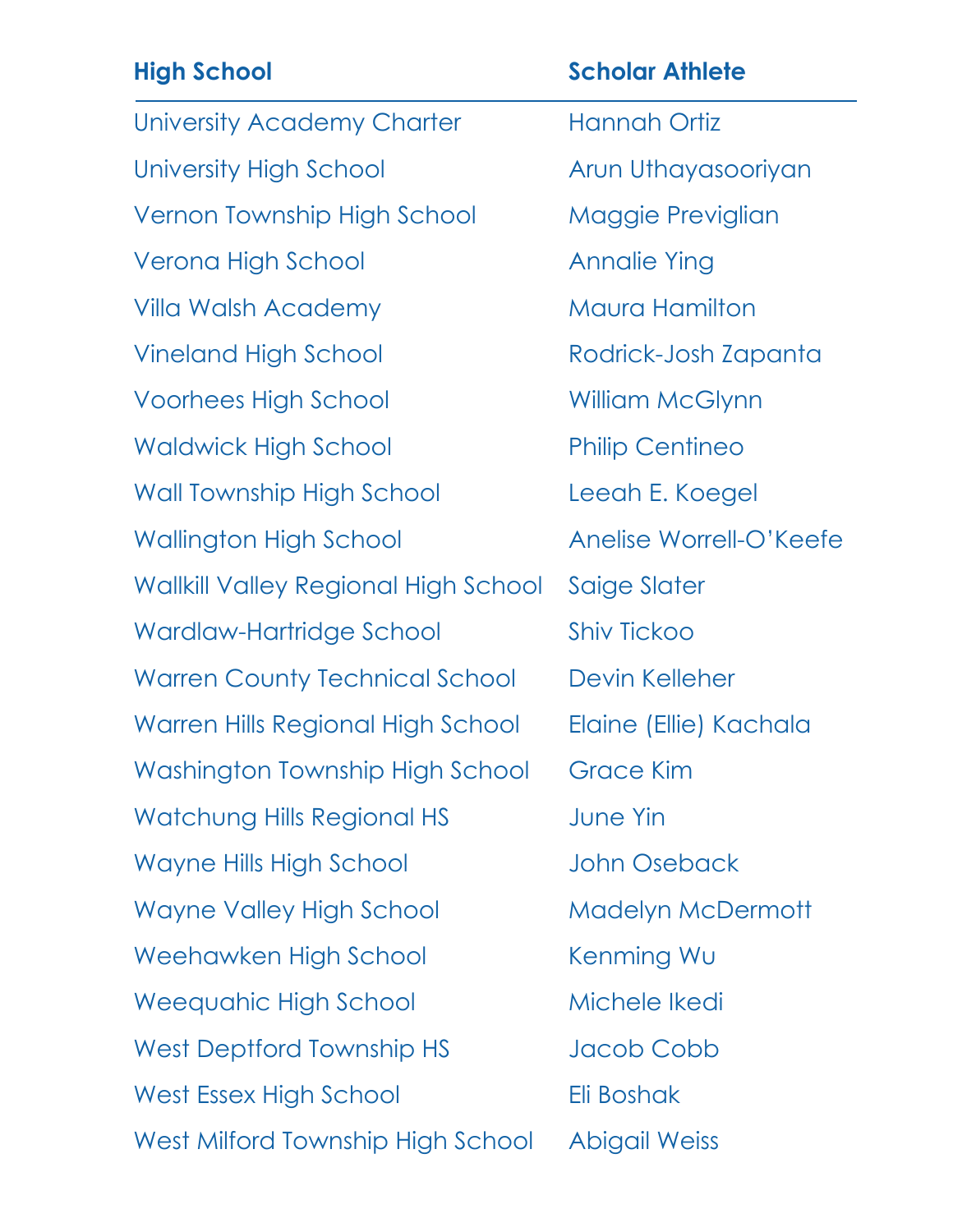| <b>High School</b>                     | <b>Scholar Athlete</b>   |
|----------------------------------------|--------------------------|
| <b>West Morris Central High School</b> | Landry Theresa Cammarata |
| West Morris Mendham High School        | Abigail Kontely          |
| West Orange High School                | <b>Emily Liew</b>        |
| <b>West Side High School</b>           | Nagoziem Raymond Ezike   |
| West Windsor-Plainsboro HS North       | Etsub Gezahagne          |
| West Windsor-Plainsboro HS South       | <b>Christian Gobo</b>    |
| <b>Westfield High School</b>           | Ryan Friedberg           |
| Westwood Regional High School          | Christopher Eagar        |
| <b>Whippany Park High School</b>       | Francesca Mattia         |
| Wilberforce School                     | Andrew Madigan           |
| <b>Wildwood Catholic Academy</b>       | <b>Kimberly Casiello</b> |
| William L. Dickinson High School       | <b>Aliona Heitz</b>      |
| Williamstown High School               | <b>Aaron Williams</b>    |
| <b>Willingboro High School</b>         | Christopher Johnson      |
| Woodbridge Academy (MCVTS)             | <b>Yash Dixit</b>        |
| Woodbridge High School                 | <b>Jasmine Morales</b>   |
| Wood-Ridge High School                 | Vivian Dang              |
| Woodstown High School                  | <b>Chloe Cuzzupe</b>     |

*\* NJSIAA Student Ambassador*